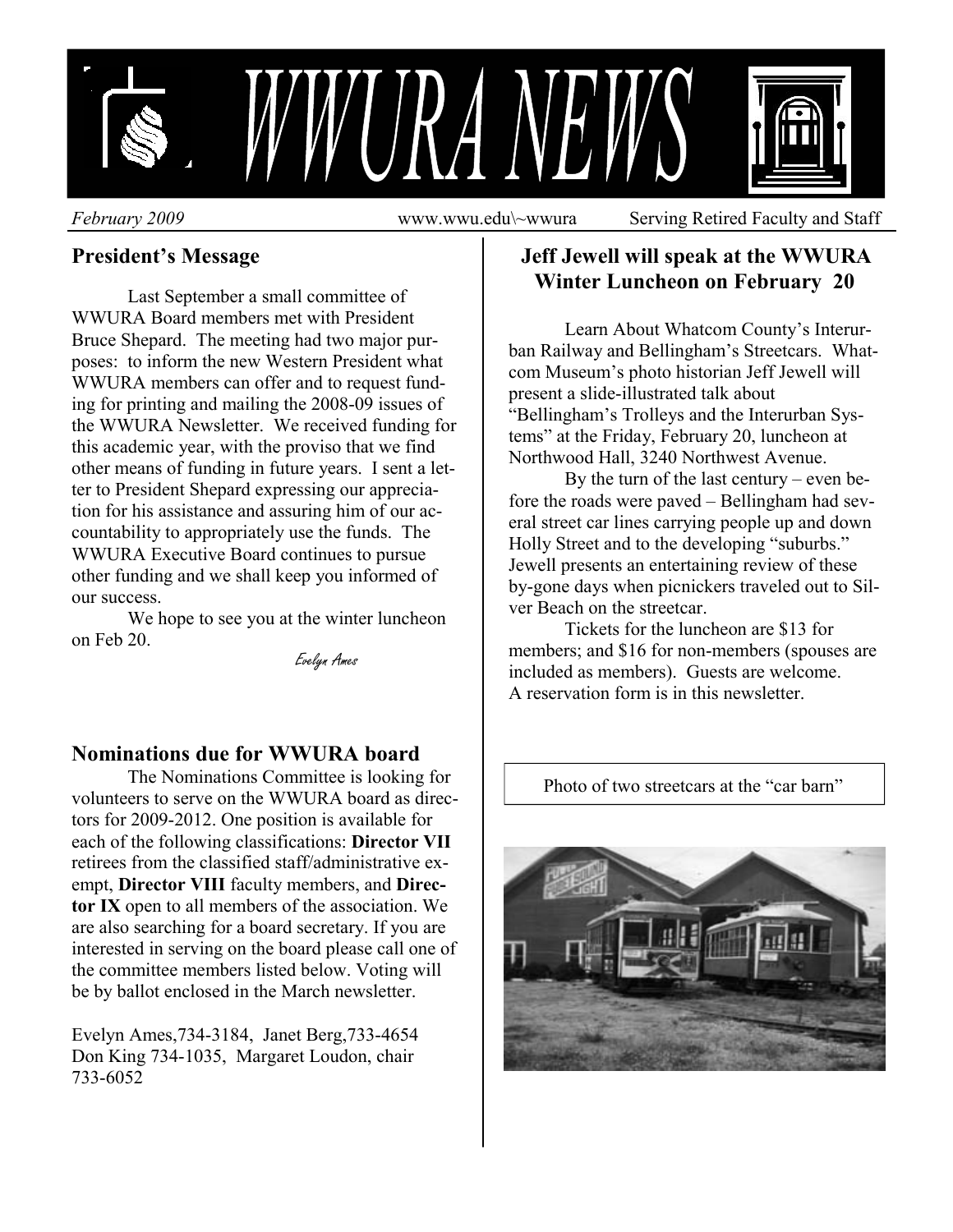## *Health Notes by Evelyn Ames ------* **The Common Cold (Achoo!)**

 More than 200 different viruses are known to cause the symptoms of the common cold. Some, such as rhinoviruses, seldom produce serious illnesses. It is reported that children have about 6 to10 colds a year. If there are two or more young children in a home, the number of colds per child can be as high as 12 a year. Why? Because they are often in close contact with each other in daycare centers and schools. Adults average about 2 to 4 colds a year, although the range varies widely. Women, especially those aged 20 to 30 years, have more colds than men, possibly because of their closer contact with children. On average, people older than 60 have fewer than one cold a year. Seasonal variation may relate to the opening of schools and to cold weather, which prompt people to spend more time indoors. The most common coldcausing viruses survive better when humidity is low—the colder months of the year. Cold weather also may make the inside lining of the nose drier and more vulnerable to viral infection. Cold symptoms can last from one to two weeks.

#### **Viral causation of colds:**

- Rhinoviruses (of the nose) cause estimated 30 to 35 percent of all adult colds; are most active in early fall, spring, and summer; grow best at 91 degrees F (temperature inside human nose). These viruses tend to cause more symptoms above the neck (stuffy nose, watery eyes, headache).
- Coronaviruses: three or four types infect humans with colds occurring primarily in winter and early spring. They are more likely to get into the trachea and bronchi and lead to fever and bronchitis). Other viruses (e.g., adenoviruses, parainfluenza, respiratory syncytial, enteroviruses, and oxsackieviruses) cause 10 to 15 percent of adult colds.
- Causes of 30 to 50 percent of adults colds (presumed to be viral) are unidentified.
- Research suggests that psychological stress and allergic diseases affecting the nose or throat may have an impact on one's chances of getting infected by cold viruses.
- **Transmission of colds:** (Incubation period is between 12 to 72 hours; usually 48 hours)
	- Touching skin that may have cold viruses and then touching your eyes or nose.
	- Touching environmental surfaces (e.g., telephones, stair rails, tables, doorknobs) that have cold germs on them and then touching your eyes or nose.
	- Inhaling drops of mucus full of cold germs from the air.
	- Studies suggest a person is most likely to transmit rhinoviruses in the second to fourth day of infection, when the amount of virus in nasal secretions is highest.
	- Researchers have shown that using aspirin to treat colds increases the amount of virus in nasal secretions, possibly making the cold sufferer more of a hazard to others.

**Prevention:** Rhinoviruses can live up to 3 hours on skin and can survive up to 3 hours on objects such as telephones and stair railings. Cleaning environmental surfaces with a virus-killing disinfectant might help prevent spread of infection. One of the best ways to prevent transmitting a cold or infecting oneself is to **wash your hands!** If water isn't available, CDC recommends using alcohol-based products made for washing hands. Avoiding coughers and sneezers if possible and using a tissue rather than a handkerchief are other suggestions for preventing infection.

Myth #1: There is no evidence that one can get a cold from exposure to cold weather or from getting chilled or overheated. But, if one's immunity has been lowered (e.g., due to poor nutritional habits, alcohol or other drug abuse, or chemotherapy), then this statement does not hold true. Myth # 2: Echinacea: research studies show that this herbal supplement may help if taken in early stages of a cold, but it does not prevent colds. Myth # 3: Vitamin C: to date, there is no conclusive evidence that shows large doses prevent colds. Vitamin C may reduce severity or duration of symptoms, but again there is no clear evidence to support this. The placebo effect probably plays an important role. Too much vitamin C taken over long periods may cause severe diarrhea in elderly and small children. Check our more information at http:// www3.niaid.nih.gov/healthscience/healthtopics/colds/overview.htm

Dr. Scholl, of corn plaster fame, was once asked for his philosophy, to which he replied: "Early to bed, early to rise, work like hell and advertise."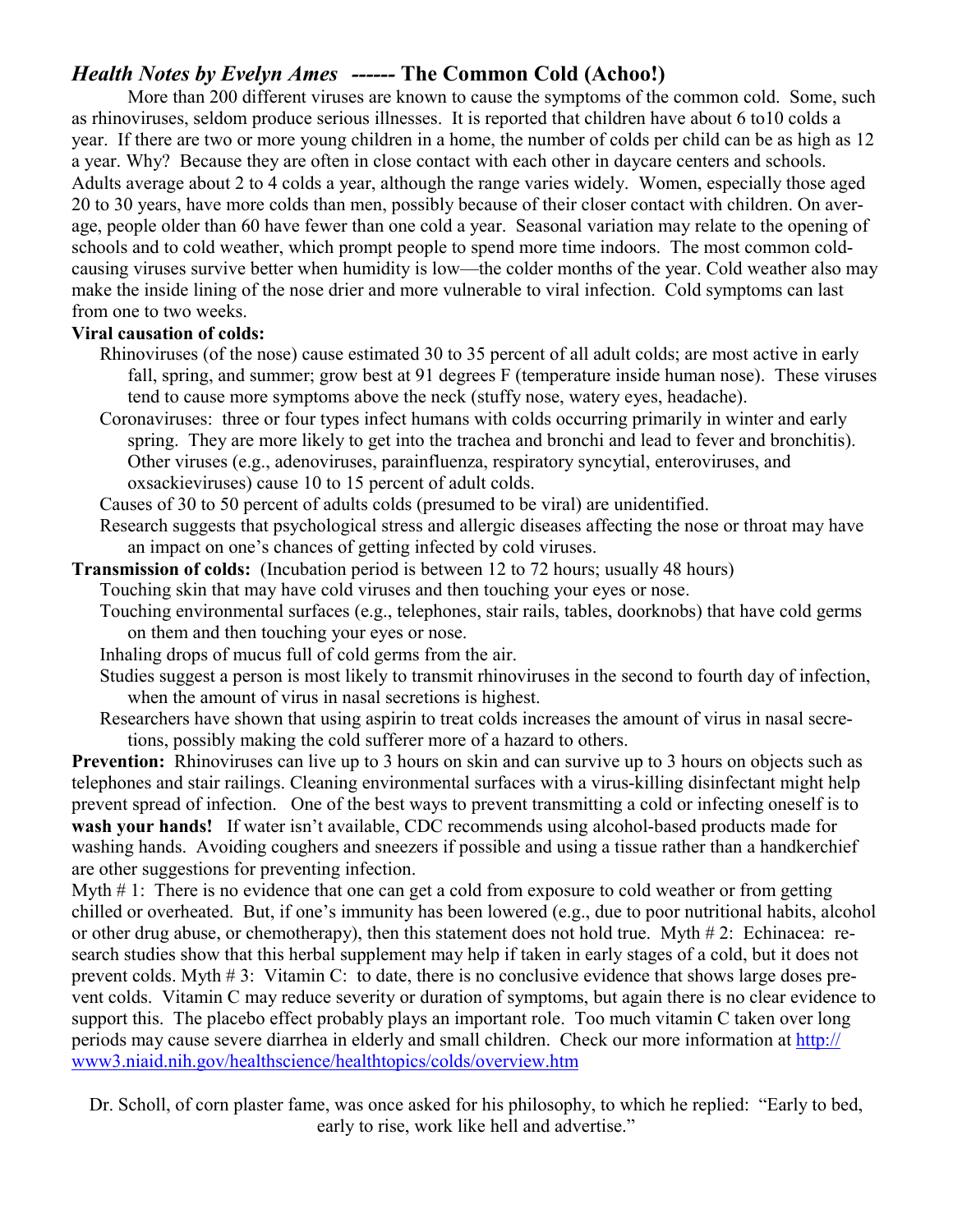# **News from WWURA's Travel Committee**

#### **Central America – here we come!**

 Margaret Loudon and her travelers will depart March 11 for their Panama Canal cruise and Costa Rica land trips. They will return on March 29. A pre-trip Bon Voyage gathering at Joyce and Bill Wilson's home is planned for February 12 at which time trip participants will get acquainted and receive their travel documents and air tickets. They are looking forward to this marvelous adventure**.** 

#### **Springtime Outing to Ashland**

 There is still time to sign up for the Ashland Shakespeare Festival trip which will depart May 5 and return May 8. You can see up to four plays. There are 27 people signed up and there is room for more. Look for complete details in the November 2008 WWURA newsletter, on-line at WWURA's website www.wwu.edu\~wwura, or in the A.L.L. Spring 2009 Catalog. Information will be available at the Feb. 20 WWURA luncheon. Call Barbara Evans 650-9724 for details. This will be a great trip.

#### **2009 Holiday Markets along the Danube**

 Fourteen people have already reserved for the Danube holiday markets cruise departing Nov. 29, 2009. Details are in the January newsletter. An email was sent recently telling about a great 2 for 1 Travel Companion airfare available until Feb. 27. The early booking discount has been extended until April 30. Details and prices for the post-cruise optional excursions to Munich and Prague are now available. All category 5 cabins are reserved; four category 4 are still available. Kathy Whitmer 734-7211 has complete information.

#### **Look at the Travel Bulletin Board at the WWURA Luncheon**

 Information about these trips mentioned above will be available on the travel table and bulletin board at the WWURA luncheon on February 20 at Northwood Hall. Stop by, take a look and pick up information sheets if you might be interested in joining us.

#### **Have you ever volunteered while abroad?**

 Some WWURA members have volunteered their services while traveling or living abroad. We would be interested in knowing about your participation in such programs as Global Volunteers, Elderhostel volunteer programs, etc. If you would be willing to share a brief description of the program in which you were involved., please email Kathy at (kathrynwhitmer@comcast.net.)

> *"Returning home,* the *traveler shall not change his old habits due to experiences abroad. Rather, he should implement the best he has seen into his own world." Francis Bacon*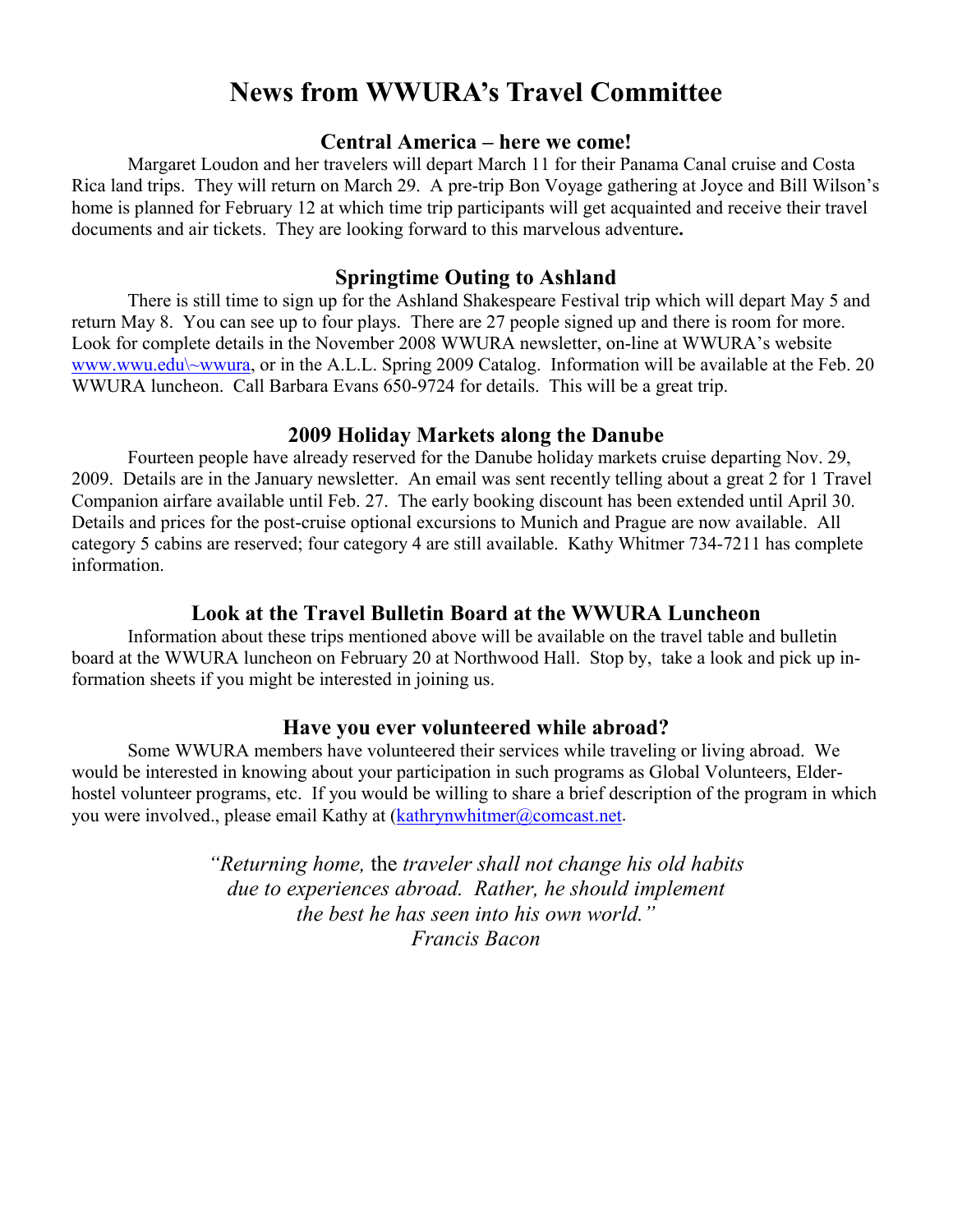#### **WWURA INTEREST GROUPS**

WWURA'S interest groups are open to anyone who is interested. If you would like to become a part of a group, call the contact person. If you have an idea for another interest group, call Barbara Evans, 650-9724. February's interest group meetings are listed below.

 **BOOK GROUP** - Donna Rochon, 647-2301

 Meet at Evelyn Mason's, 914 17th St. 2:30, Feb. 20th The book is *Out Stealing Horses* by Per Petterson

#### **OPERA GROUP** - MET HD

 Feb. 14th: *Thais* (encore performance). Starts at 9am. Silvercity/Riverport Theaters in Richmond, BC March 14: *Orfeo* at Riverport Match 21: *Sonnambula* at Riverport Call Evelyn Ames, 734-3184 if you need a ride.

 **BRIDGE GROUP** - Barb Evans, 650-9724 Tuesday, 1:30 pm, Feb. 24th. Ellen Broad, 715 No. Garden. Apt. #403

**BIKING** - The biking group has been suspended until next spring.

 **SKIING** (downhill ) - Charlie Way, 734-0469

 The Skiing Group starts in January, depending on the snow. The slopes are ready and the skiing has been great.



**Happy Book Corner**  Lynne Masland

 Lorene Lewis's note suggests Calvin Trillin's *Messages from My Father* (paperback, 1996). "It's a cheery recollection," she writes. "Keeping happy is a challenge," she adds, hoping for "better news in 2009."

 *700 Sundays* is entertainer Billy Crystal's heart-warming memoir of his eccentric family, who collectively propelled him into the world of comedy. From the Crystal family' connection to the New York jazz scene to Billy's hilarious childhood living room performances, this book is filled with joy, music, love and laughter – a son's tribute to his family and their friends.

Not a "happy" book in the usual sense, Malcolm Gladwell's *Outliers: The Story of Success* is a thought provoking read that examines various ways in which a person's environment affects his or her opportunities for success. Gladwell writes, "My wish with *Outliers* is that it makes us understand how much of a group project success is." Billy Crystal's memoir illustrates the point.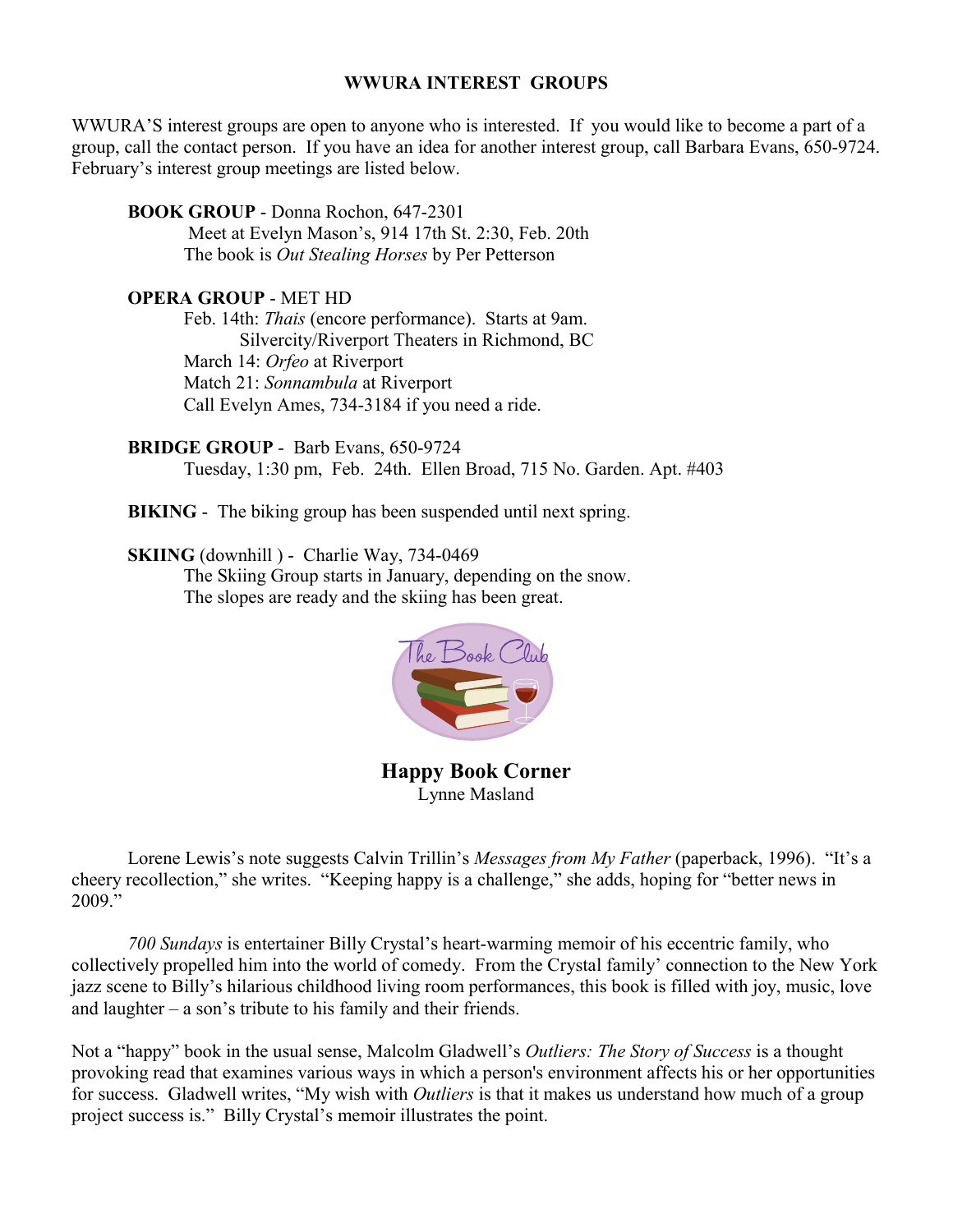#### *Do you know someone who should join WWURA or renew their membership?*

| Membership rates                  |          |
|-----------------------------------|----------|
| Benefactor                        | $$100 +$ |
| <b>Contributing Membership</b>    | \$50     |
| <b>Sustaining Membership</b>      | \$25     |
| Regular Membership                | \$15     |
| Pre-retirement Membership         | \$15     |
| Surviving Spouse/Partner          | -6       |
| Limited Income                    | 86       |
| (Memberships are for a household) |          |
| Donation to WWURA scholarship     |          |
|                                   |          |

*Send memberships, renewals and donations to Pauline Palmer, WWURA Membership Chair, 2510 48th St., Bellingham WA 98229-3430. Checks should be made payable to WWURA. Please include telephone number, street and email addresses.* 

*WWURA would like to be able to send you last-minute information by email, so we would like to have this address.* 

*Note: Your newsletter can also be viewed in living color on our website at www.wwu.edu\~wwura* 



# **Would You Prefer to Receive Your Newsletter By Mail?**

The Board has been looking for a way to reduce the rising cost of the newsletter for next year. We are asking any members who would prefer to receive the newsletter by email instead of receiving a hard copy to let Barbara Evans know. Email Barbara t howard.evans@wwu.edu

> *Reservation Form –WWURA, February 20, 2008 Winter Luncheon Northwood Hall (behind Northside Restaurant) 3240 Northwest Avenue, Bellingham*

*Please return reservation form to Donna Rochon, 1505 Silver Beach Rd, Bellingham WA, 98229 Send your check to reach Donna by Tuesday February 17th (There is no mail delivery on the 15th or 16th) Phone 647-2301*

 $Name(s)$ 

*Enclosed is my check for \$13.00 per person for members = \$ Price for non-members is \$16.00. Please make check payable to WWURA*